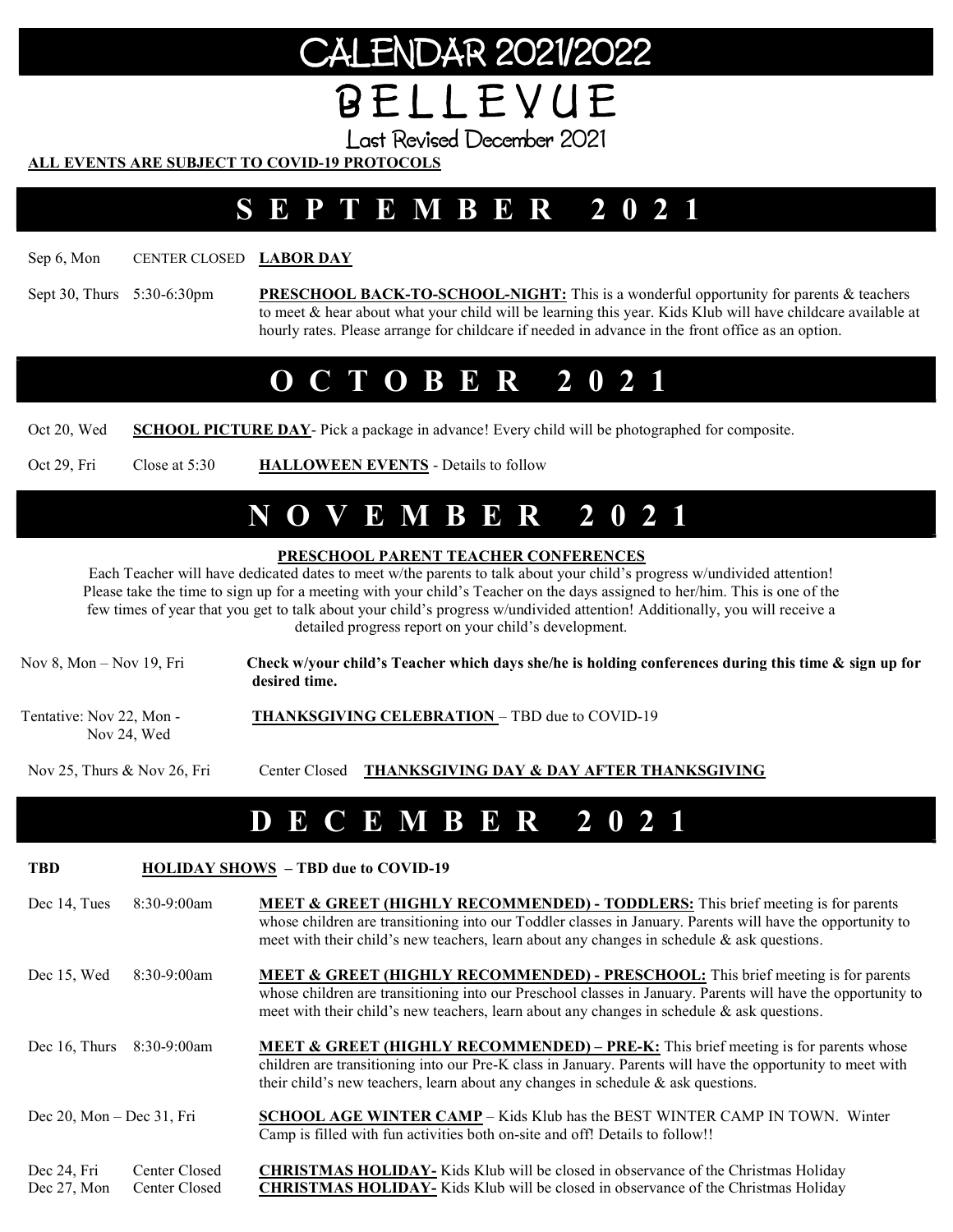BELLEVUE CALENDAR 2021/2022 Page 2

Dec 31, Fri Center Closed NEW YEARS HOLIDAY- Kids Klub will be closed in observance of the New Years Holiday

### J A N U A R Y 2 0 2 2

Jan 3, Mon Center Closed NEW YEARS HOLIDAY- Kids Klub will be closed in observance of the New Years Holiday

Jan 4, Tues KIDS KLUB PAJAMA & MOVIE DAY! How fun! Everyone gets to wear their jammies to school!

Jan 17, Mon Center Closed MARTIN LUTHER KING DAY

### F E B R U A R Y 2 0 2 2

Jan 31, Mon - Feb 4, Fri **INTERNATIONAL CELEBRATION WEEK-** Kids Klub will spend this week in celebration of diverse cultures around the world. Children will have the opportunity to celebrate their culture & others.

Feb 14, Mon VALENTINE'S DAY EXCHANGE & PARTY FOR THE CHILDREN (see your child's teacher for details!)

Feb 21, Mon Center Closed PRESIDENT'S DAY

### M A R C H 2 0 2 2

Mar 1, Tues OPEN ENROLLMENT FOR FALL 2022 BEFORE/AFTER SCHOOL PROGRAMS

Mar 10, Thurs & Mar 11, Fri 9:00am-noon PRE-K CAP & GOWN GRADUATION PHOTOS- Professional photographs will be taken of your little graduate in a cap & gown. Make sure to bring your child on one of these days at the scheduled times.

#### Mar 11, Fri HOPPY AND FRIENDS' OLYMPICS (KIDS KLUB'S MAJOR FUNRAISER OF THE YEAR) Get ready for this year's fun  $\&$  exciting fundraiser! Participating children are sponsored by their families  $\&$  friends to raise funds for the Kids Klub Children's Charities. All children in attendance will participate in some wacky & wild Olympic events and receive winning medals! This fundraising event is tremendously fun for kids & teachers alike!

#### Mar 30, Wed SUMMER CAMP- EARLY BIRD DISCOUNT

Mar 31, Thurs Center close 5:30pm STAFF MEETING

### **P R I L 2 0 2 2**

April 4, Mon – April 8, Fri NAEYC WEEK OF THE YOUNG CHILD CELEBRATION & CHILDREN'S ART MUSEUM- This is Kids Klub's weeklong celebration honoring young children. We will embrace this week with a children's art museum showcasing your child's artistic creations! April 7, Thurs 6:00-7:00pm PRESCHOOL OPEN HOUSE: Coinciding w/ Week of the Young Child is our Preschool Open House. This is a terrific family event! We encourage you & your extended family, grandparents, aunts, uncles, etc. to visit Kids Klub's Open House w/your child & take a tour of the school, their classroom & our museum. This is a great way to honor our children  $\&$  gives them a tremendous sense of pride as they show you around their school.

#### PRESCHOOL PARENT TEACHER CONFERENCES

Each Teacher will have dedicated dates to meet w/the parents to talk about your child's progress w/undivided attention! Please take the time to sign up for a meeting with your child's Teacher on the days assigned to her/him. This is one of the few times of year that you get to talk about your child's progress w/undivided attention! Additionally, you will receive a detailed progress report on your child's development.

Apr 4-8 Check w/your child's Teacher which days she/he is holding conferences during this time & sign up for desired time.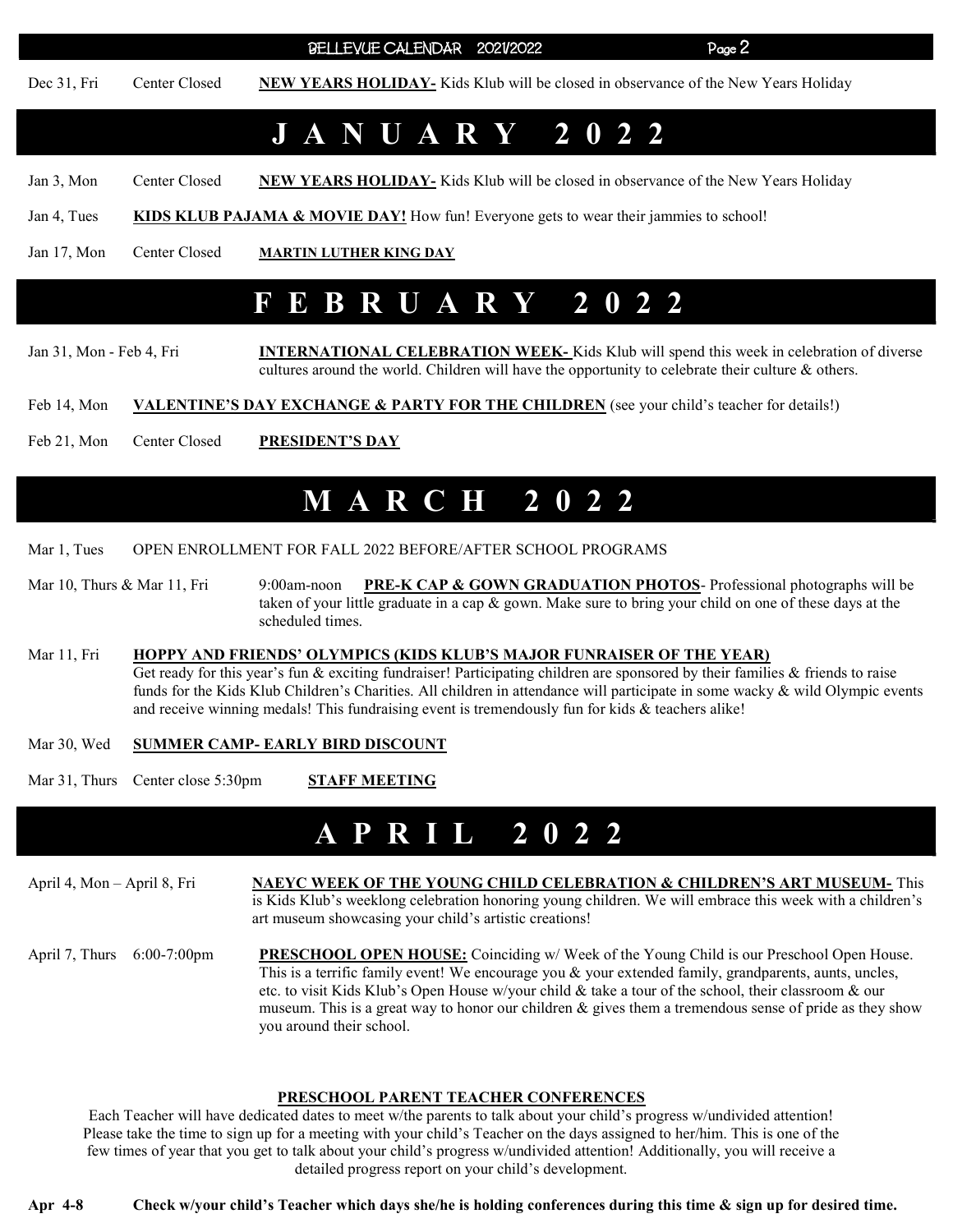#### BELLEVUE CALENDAR 2021/2022 Page 3

April 11, Mon – April 15, Fri SCHOOL AGE SPRING CAMP- Hop on in to our fun-filled spring break camp! There will be lots of activities & fieldtrips along w/drop off care available. Detailed brochure to follow.

- April 15, Fri PRESCHOOL SPRING EGG HUNT- See flyer for class times (Special Visitor is coming!)
- April 22, Fri EARTH DAY

## M A Y 2 0 2 2

#### MOTHER'S DAY EVENTS

| May 6, Fri                   | 8:15am-9:30am                                                      | Toddlers Breakfast-Hedgehogs, Ducklings & Bear Cubs                                                                                                                                                                           |
|------------------------------|--------------------------------------------------------------------|-------------------------------------------------------------------------------------------------------------------------------------------------------------------------------------------------------------------------------|
|                              |                                                                    | You are invited to a special breakfast in your honor.                                                                                                                                                                         |
|                              |                                                                    | 11:00am-12:15pm Preschool Luncheon- Starfish & Frogs                                                                                                                                                                          |
|                              |                                                                    | You are invited to a special luncheon in your honor.                                                                                                                                                                          |
|                              | $3:30$ pm-4:45pm                                                   | 12:30pm-1:45pm Pre-K Luncheon- Foxes & Raccoons                                                                                                                                                                               |
|                              |                                                                    | You are invited to a special luncheon in your honor.                                                                                                                                                                          |
|                              |                                                                    | <b>Infants Afternoon Tea- Mice &amp; Bunnies</b>                                                                                                                                                                              |
|                              |                                                                    | You are invited to a special afternoon tea in your honor.                                                                                                                                                                     |
| May 9, Mon - May 13, Fri     |                                                                    | <b>TEACHER APPRECIATION WEEK</b>                                                                                                                                                                                              |
| May 26, Thurs $6:30-7:30$ pm |                                                                    | <b>SCHOOL AGE SUMMER CAMP PARENT ORIENTATION &amp; OPEN HOUSE</b><br>This is a great opportunity for parents & campers to come meet the camp counselors & see what is in store<br>for a sun & fun-filled summer at Kids Klub! |
|                              | $\mathcal{M}$ 20 $\mathcal{M}$ $\alpha$ $\beta$ $\alpha$ $\beta$ 1 | <b>MEMADIAL BAV</b>                                                                                                                                                                                                           |

- May 30, Mon Center Closed MEMORIAL DAY
- May 31, Tues ALL SUMMER CAMP MONEY DUE IN FULL

### J U N E 2 0 2 2

| Jun 7, Tues  | 8:30-9:00am                                         | <b>MEET &amp; GREET (HIGHLY RECOMMENDED) – TODDLERS:</b> This brief meeting is for parents whose<br>children are transitioning into our Toddler classes in June. Parents will have the opportunity to meet with<br>their child's new teachers, learn about any changes in schedule & ask questions.       |  |
|--------------|-----------------------------------------------------|-----------------------------------------------------------------------------------------------------------------------------------------------------------------------------------------------------------------------------------------------------------------------------------------------------------|--|
| Jun 8, Wed   | $8:30-9:00am$                                       | <b>MEET &amp; GREET (HIGHLY RECOMMENDED) - PRESCHOOL:</b> This brief meeting is for parents whose<br>children are transitioning into our Preschool classes in June. Parents will have the opportunity to meet<br>with their child's new teachers, learn about any changes in schedule $\&$ ask questions. |  |
| Jun 9, Thurs | 8:30-9:00am                                         | <b>MEET &amp; GREET (HIGHLY RECOMMENDED) – PRE-K:</b> This brief meeting is for parents whose children<br>are transitioning into our Pre-K class in June. Parents will have the opportunity to meet with their child's<br>new teachers, learn about any changes in schedule $\&$ ask questions.           |  |
|              |                                                     | <b>FATHER'S DAY EVENTS</b>                                                                                                                                                                                                                                                                                |  |
| Jun 17, Fri  |                                                     | 8:15am-9:30am Toddlers Breakfast-Hedgehogs, Ducklings & Bear Cubs                                                                                                                                                                                                                                         |  |
|              |                                                     | You are invited to a special breakfast in your honor.                                                                                                                                                                                                                                                     |  |
|              | 11:00am-12:15pm Preschool Luncheon-Starfish & Frogs |                                                                                                                                                                                                                                                                                                           |  |
|              |                                                     | You are invited to a special luncheon in your honor.                                                                                                                                                                                                                                                      |  |
|              |                                                     | 12:30pm-1:45pm Pre-K Luncheon- Foxes & Raccoons                                                                                                                                                                                                                                                           |  |
|              |                                                     | You are invited to a special luncheon in your honor.                                                                                                                                                                                                                                                      |  |
|              | $3:30$ pm-4:45pm                                    | <b>Infants "Hoppy Hour"</b> - Mice & Bunnies                                                                                                                                                                                                                                                              |  |
|              |                                                     | You are invited to a special afternoon "Hoppy Hour" in your honor.                                                                                                                                                                                                                                        |  |
| Jun 25, Sat  |                                                     | KIDS KLUB'S 26 <sup>TH</sup> ANNUAL PRE-KINDERGARTEN GRADUATION - Your heart will be filled w/pride as you watch<br>vous child go through the graduation examenies. These little graduates will knock your socks offl Den't forget your examence                                                          |  |

- your child go through the graduation ceremonies. These little graduates will knock your socks off! Don't forget your cameras! A cake reception will be held after the ceremony. Times to be announced.
- Jun 27, Mon SUMMER CAMP STARTS!- Now our Foxes & Raccoons have officially graduated, but there is still a lot to learn over the summer months! The Pre-K students will still be working on their academics, reading, math & writing skills to